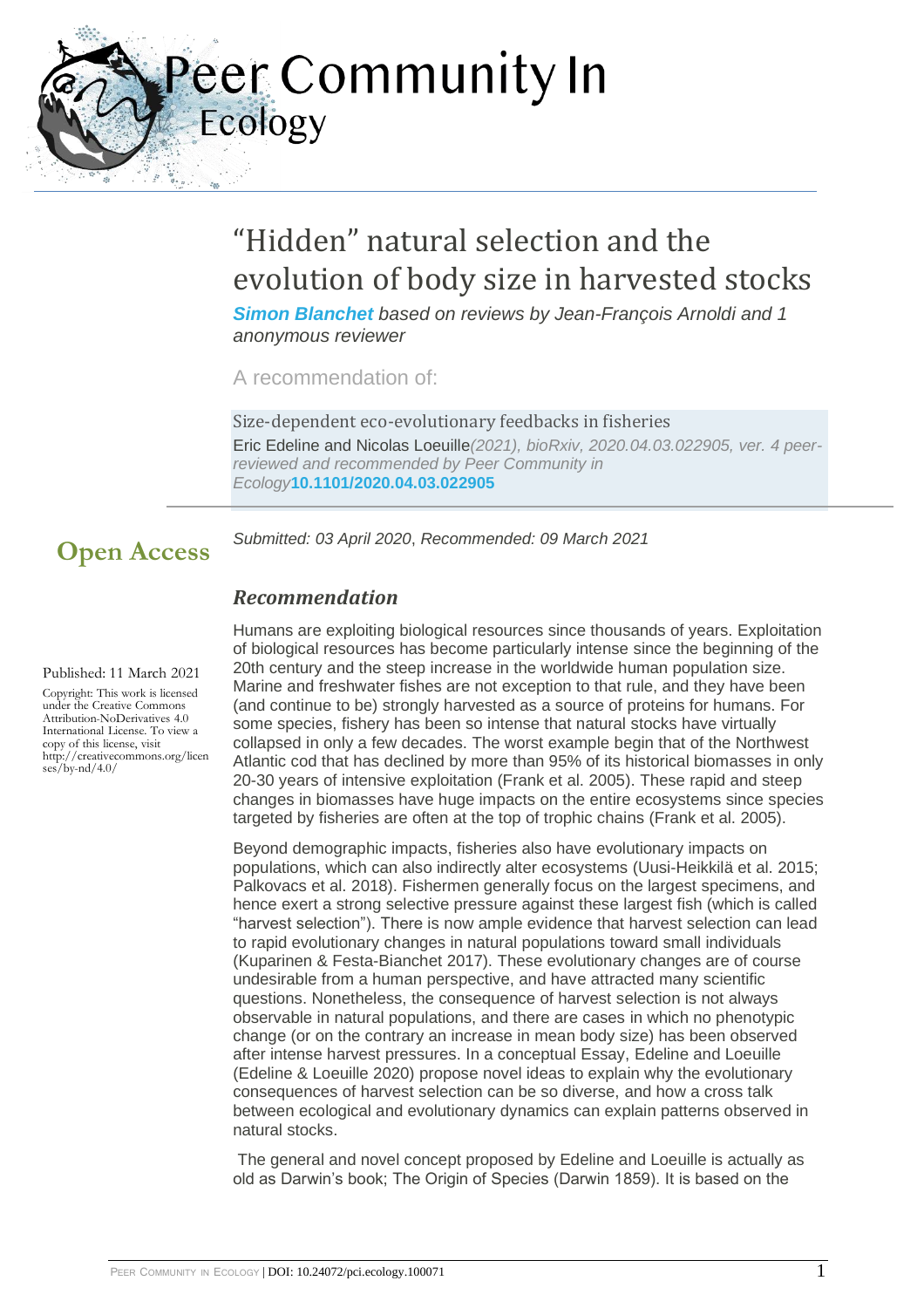

simple idea that natural selection acting on harvested populations can actually be strong, and counter-balance (or on the contrary reinforce) the evolutionary consequence of harvest selection. Although simple, the idea that natural and harvest selection are jointly shaping contemporary evolution of exploited populations lead to various and sometimes complex scenarios that can (i) explain unresolved empirical patterns and (ii) refine predictions regarding the long-term viability of exploited populations.

The Edeline and Loeuille's crafty inspiration is that natural selection acting on exploited populations is itself an indirect consequence of harvest (Edeline & Loeuille 2020). They suggest that, by modifying the size structure of populations (a key parameter for ecological interactions), harvest indirectly alters interactions between populations and their biotic environment through competition and predation, which changes the ecological theatre and hence the selective pressures acting back to populations. They named this process "size-dependent eco-evolutionary feedback loops" and develop several scenarios in which these feedback loops ultimately deviate the evolutionary outcome of harvest selection from expectation. The scenarios they explore are based on strong theoretical knowledge, and range from simple ones in which a single species (the harvest species) is evolving to more complex (and realistic) ones in which multiple (e.g. the harvest species and its prey) species are co-evolving.

I will not come into the details of each scenario here, and I will let the readers (re-)discovering the complex beauty of biological life and natural selection. Nonetheless, I will emphasize the importance of considering these eco-evolutionary processes altogether to fully grasp the response of exploited populations. Edeline and Loeuille convincingly demonstrate that reduced body size due to harvest selection is obviously not the only response of exploited fish populations when natural selection is jointly considered (Edeline & Loeuille 2020). On the contrary, they show that –under some realistic ecological circumstances relaxing exploitative competition due to reduced population densitiesnatural selection can act antagonistically, and hence favour stable body size in exploited populations. Although this seems further desirable from a human perspective than a downsizing of exploited populations, it is actually mere window dressing as Edeline and Loeuille further showed that this response is accompanied by an erosion of the evolvability –and hence a lowest probability of long-term persistence- of these exploited populations.

Humans, by exploiting biological resources, are breaking the relative equilibrium of complex entities, and the response of populations to this disturbance is itself often complex and heterogeneous. In this Essay, Edeline and Loeuille provide –under simple terms- the theoretical and conceptual bases required to improve predictions regarding the evolutionary responses of natural populations to exploitation by humans (Edeline & Loeuille 2020). An important next step will be to generate data and methods allowing confronting the empirical reality to these novel concepts (e.g. (Monk et al. 2021), so as to identify the most likely evolutionary scenarios sustaining biological responses of exploited populations, and hence to set the best management plans for the long-term sustainability of these populations.

#### **References**

Darwin, C. (1859). On the Origin of Species by Means of Natural Selection. John Murray, London.

Edeline, E. & Loeuille, N. (2021) Size-dependent eco-evolutionary feedbacks in fisheries. bioRxiv, 2020.04.03.022905, ver. 4 peer-reviewed and recommended by PCI Ecology. doi: <https://doi.org/10.1101/2020.04.03.022905>

Frank, K.T., Petrie, B., Choi, J. S. & Leggett, W.C. (2005). Trophic Cascades in a Formerly Cod-Dominated Ecosystem. Science, 308, 1621–1623. doi: <https://doi.org/10.1126/science.1113075>

Kuparinen, A. & Festa-Bianchet, M. (2017). Harvest-induced evolution: insights from aquatic and terrestrial systems. Philos. Trans. R. Soc. B Biol. Sci., 372, 20160036. doi: <https://doi.org/10.1098/rstb.2016.0036>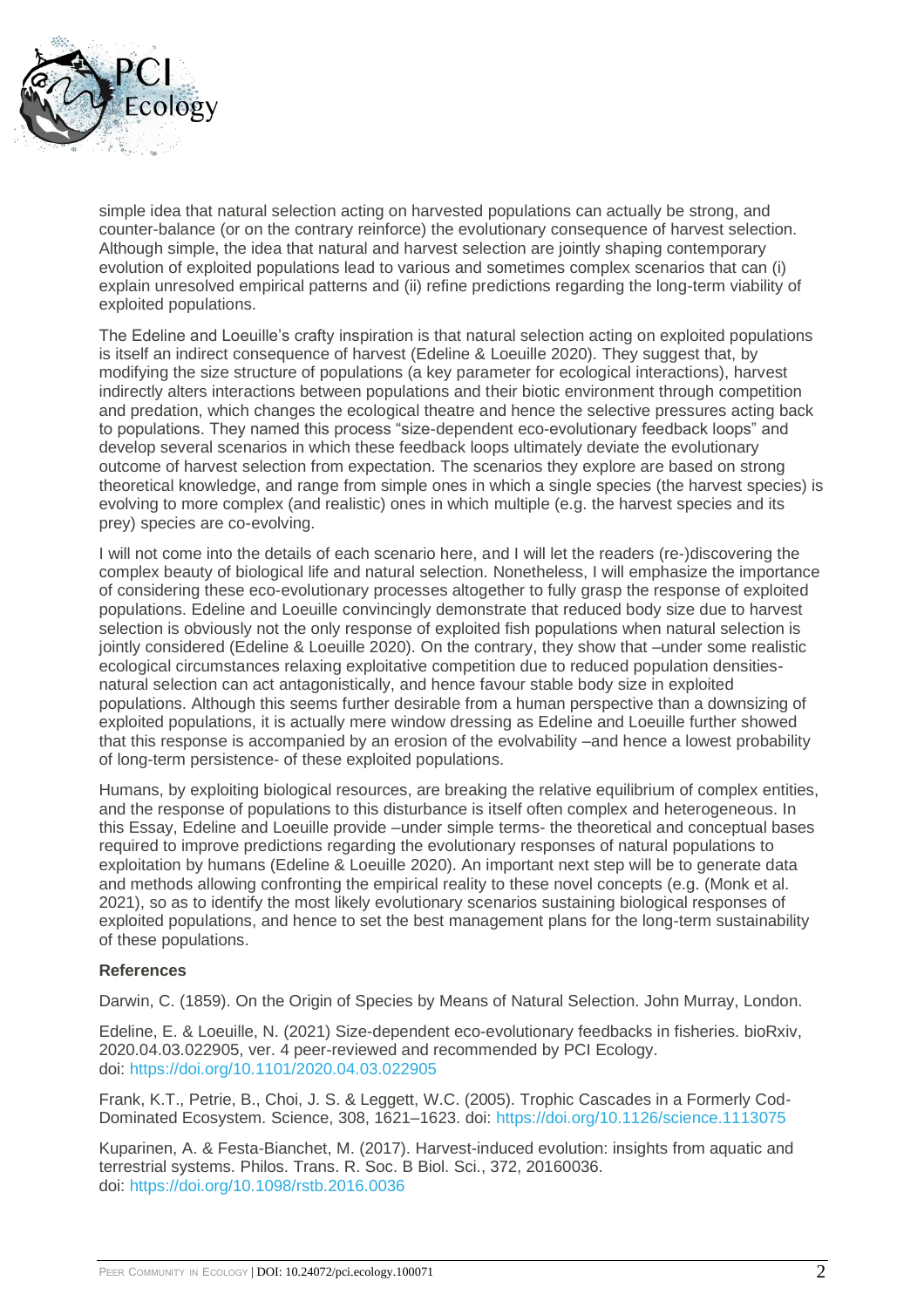

Monk, C.T., Bekkevold, D., Klefoth, T., Pagel, T., Palmer, M. & Arlinghaus, R. (2021). The battle between harvest and natural selection creates small and shy fish. Proc. Natl. Acad. Sci., 118, e2009451118. doi: <https://doi.org/10.1073/pnas.2009451118>

Palkovacs, E.P., Moritsch, M.M., Contolini, G.M. & Pelletier, F. (2018). Ecology of harvest-driven trait changes and implications for ecosystem management. Front. Ecol. Environ., 16, 20–28. doi: <https://doi.org/10.1002/fee.1743>

Uusi-Heikkilä, S., Whiteley, A.R., Kuparinen, A., Matsumura, S., Venturelli, P.A., Wolter, C., et al. (2015). The evolutionary legacy of size-selective harvesting extends from genes to populations. Evol. Appl., 8, 597–620. doi: <https://doi.org/10.1111/eva.12268>

#### **Cite this recommendation as:**

Simon Blanchet (2021) "Hidden" natural selection and the evolution of body size in harvested stocks. *Peer Community in Ecology, 100071.* **[10.24072/pci.ecology.100071](https://doi.org/10.24072/pci.ecology.100071)**

**Reviews**

Toggle reviews

# *Revision round #2*

*2021-02-05*

## *Author's Reply*

### **[Download author's reply \(PDF file\)](https://ecology.peercommunityin.org/download/t_recommendations.reply_pdf.880ebfba91506886.436f7665725f6c65747465725f5265766973696f6e325f56312e706466.pdf)[Download tracked changes file](https://ecology.peercommunityin.org/download/t_recommendations.track_change.9c8e946e0e02ff17.4545464c5f6f70696e696f6e5f70617065725f5265766973696f6e325f56312e706466.pdf)** *Decision round #2*

#### Dear Authors

Thanks a lot for the thorough revision of you MS entitled "Size-dependent eco-evolutionary feedbacks in fisheries". I have read both the replies to referees' comments and the new version of the MS and I must say that you've done a very good job. The MS is not much more easier to read and the message is flowing very well.

Before I write my recommendation, I have a few more minor comments that you may consider: -The term "fisheries" appears in the text but there is no argument for targeting this specific type of harvest. I would add a few words by the end of the Introduction to stipulate that most (though not all) examples in the text are from the fishery literature, and why it is important to reply these specific fundamental questions in fishery science (eg because these wild populations are harvested at a worldwide scale and constitute an essential source or proteins).

-L. 79: change "assay" per "essay"

-L. 80: you briefly mention the paper by Kinnison et al. (2015) about cryptic eco-evo: I would provide a few words about this paper and explain why it is a follow-up of this paper.

-L. 96: papers by Hendry and Kinnison (1999, 2000) about fast evolution might also be cited.

-L. 97: I would remove the end of the sentence "...but readers [...] to Section 2".

-L. 160-161: see the recent paper by Kurt Fausch

(https://besjournals.onlinelibrary.wiley.com/doi/abs/10.1111/1365-2656.13384). Potentially useful. -L. 171: Change for: "This is true for both aquatic and terrestrial systems (ref)..."

-L 177: Add the latin name for the northen pike.

-L. 197: Check Griffith et al. PNAS 2020 (https://www.pnas.org/content/117/29/17068). Potentially interesting too.

-L. 250: Add "effective" before "population size". The correlation is generally between genetic diversity and effective population size. Papers by Robin Waples and others might be cited there as this correlation is well known.

-L. 357: Perhaps cite Peralla and Kuparinen 2020 here (already cited after)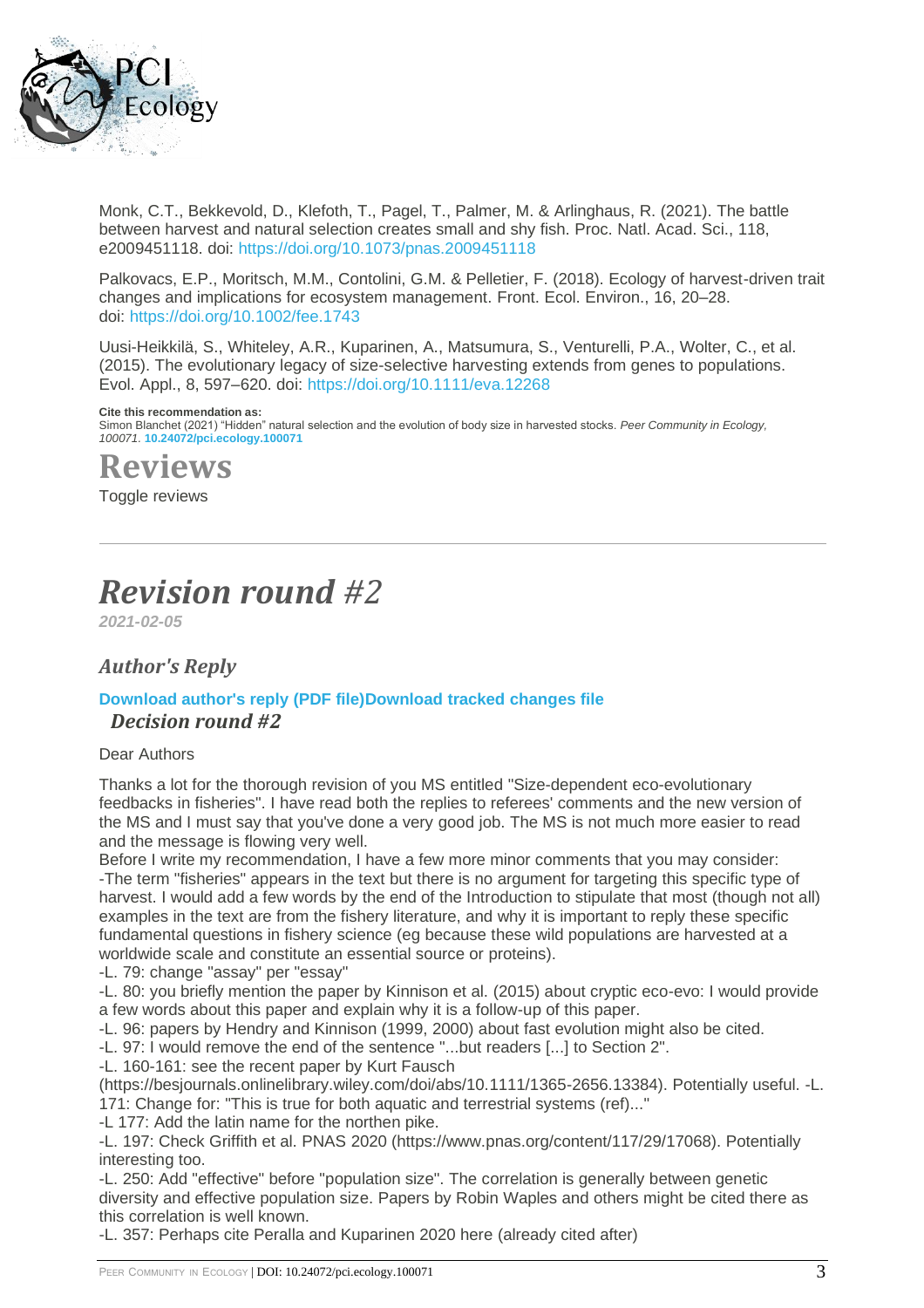

#### -L. 379: You may look at Raffard et al 2020

(https://www.biorxiv.org/content/10.1101/2020.06.10.144337v3) in which we show that change in the variance in the body size of predator populations affect both the brown and green trophic chains through top-down effects. There are probably other experimental papers on the effect of body size on ecosystem functioning.

-L. 452: the negative relationship between body size and genetic diversity is rather well documented, see for instance: De Kort et al. Nat Comm 2020 (https://www.nature.com/articles/s41467-021-20958- 2) and Romiguier et al Nature 2014 (https://www.nature.com/articles/nature13685) -L. 480: Yacine et al is lacking in the reference list.

Good luck

Simon Blanchet

#### **Additional comments from the Managing board Mandatory modifications**

1- Please make sure that:

-Data are available to readers, either in the text or through an open data repository such as Zenodo (free), Dryad or some other institutional repository. Data must be reusable, thus metadata or accompanying text must carefully describe the data. -Details on quantitative analyses (e.g., data treatment and statistical scripts in R, bioinformatic pipeline scripts, etc.) and details concerning simulations (scripts, codes) are available to readers in the text, as appendices, or through an open data repository, such as Zenodo, Dryad or some other institutional repository. The scripts or codes must be carefully described so that they can be reused. -Details on experimental procedures are available to readers in the text or as appendices. Include information about ethical approval for animal experimentation. Provide information about the compliance of their work with ethical standards of their national ethical committees and report the reference number of the ethical committee approval. If the study did not require ethical approval, include some sentences explaining why the approval was not needed.

-Authors have no financial conflict of interest relating to the article. The article must contain a "Conflict of interest disclosure" paragraph before the reference section containing this sentence:

"The authors of this preprint declare that they have no financial conflict of interest with the content of this article." If appropriate, this disclosure may be completed by a sentence indicating that some of the authors are PCI recommenders: "XXX is one of the PCI Ecology recommenders."

2- Please make the following changes:

-Add the following sentence in the acknowledgements: "Version 3 of this preprint has been peerreviewed and recommended by Peer Community In Ecology

(https://doi.org/10.24072/pci.ecology.100071)"

-If you use bioRxiv to post your preprint, add this latter sentence also in the "revision summary" section of the deposit form of bioRxiv.

Note that this DOI is not the DOI of your article, but the DOI of the recommendation text. The DOI of your article remains unchanged.

3- If not yet done, please send us a picture for which you own the rights that could serve as a thumbnail/illustration for your article on the web site of PCI. It can be a figure of the article.

### **Optional instructions (we strongly advise you to follow them)**

1- We suggest you to remove line numbering from the preprint and put the tables and figures within the text rather than at the end of your MS.

2- Then, we strongly advise you to use the PCI templates (word docx template or latex template) to format your preprint in a PCI style. Here is the links of the templates:

https://peercommunityin.org/templates/

 $\rightarrow$  For word template:

Do not hesitate to modify the template as you want (and send it back to us if you made significant improvements).

-the text to be replaced by your own text starts with XXX, eg XXXXTitle of the article. -XXXXthe "cite*as" → Edeline, E. and Loeuille, N. (2021) Size-dependent eco-evolutionary feedbacks in fisheries. bioRxiv, 2020.04.03.022905, ver. 3 peer-reviewed and recommended by PCI*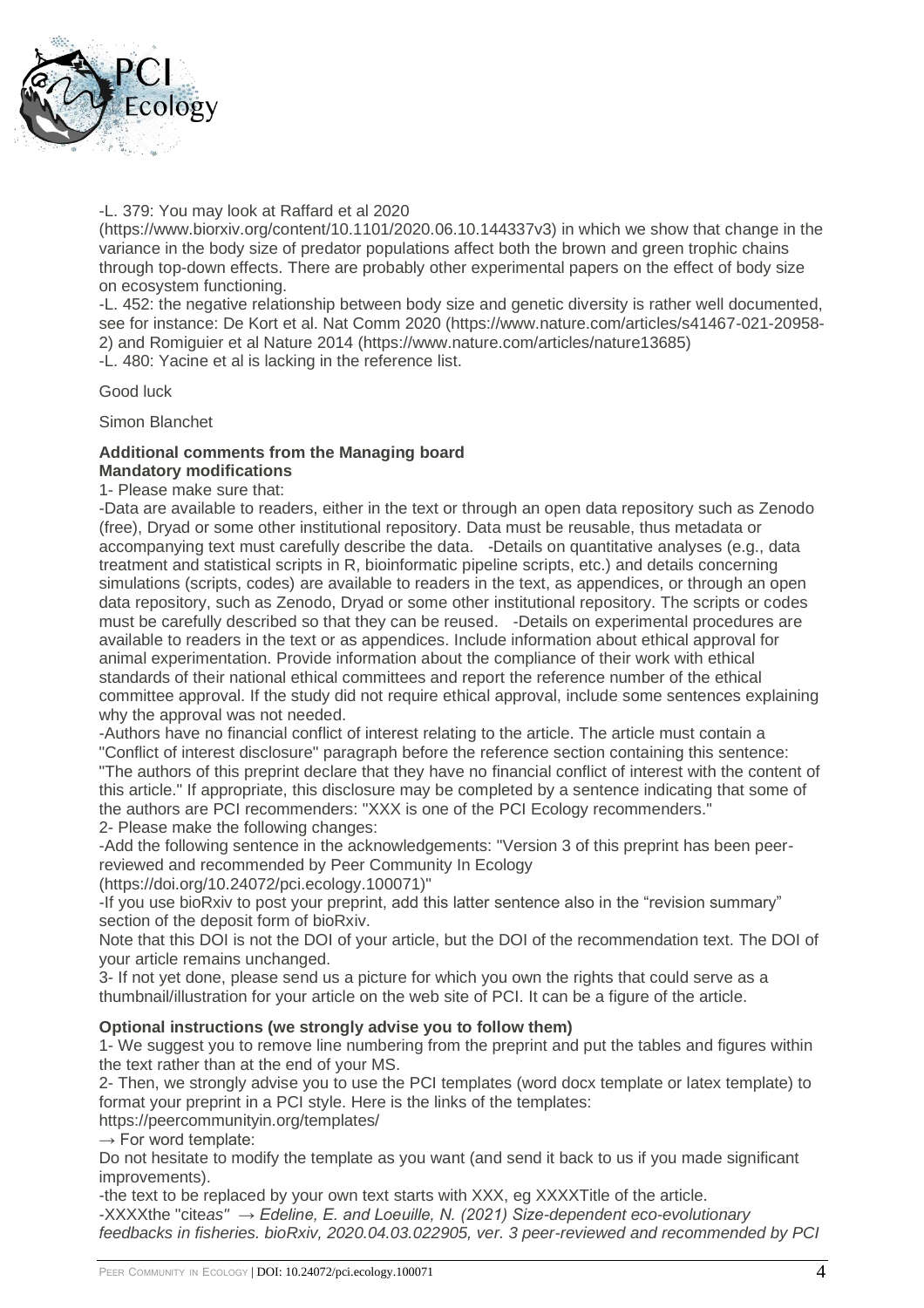

*Ecology. doi: https://doi.org/10.1101/2020.04.03.022905*

*-XXXXthe date of deposit in the preprint server → date of the deposit of the latest version -XXXXthe surnames and names of the reviewers we sent you → Jean-François Arnoldi and an anonymous reviewer*

*-XXXXthe*doi*we*sent*you → https://doi.org/10.24072/pci.ecology.100071*

*-XXXXthe surname and name of the recommender → Simon Blanchet*

*-In the acknowledgements, add this sentence → "Version 3 of this preprint has been peer-reviewed and recommended by Peer Community In Ecology (https://doi.org/10.24072/pci.ecology.100071)" -Please be careful to choose the badges "Open Code" and "Open Data" only if appropriate (in addition to the "Open Access" and "Open Peer-Review" badges).*

*→ For Latex and mode org templates:*

*Do not hesitate to modify the template as you want (and send it back to us if you made significant improvements).*

*-main.tex and sample.bib should be filled.*

*-in main.tex, the recommender's name is "Simon Blanchet" and the reviewers' names are Jean-François Arnoldi and an anonymous reviewer -In sample.bib, indicate the right version of your preprint. It is version 3*

*-Preambule*ecology.tex should be modified (comment lines 115, 119) to select badges. Please be careful to choose the badges "Open Code" and "Open Data" only if appropriate (in addition to the "Open Access" and "Open Peer-Review" badges).

3- we suggest that you deposit a copy of your MS in zenodo.org and ask for its inclusion in the PCI community ("Communities" section in the deposit form). Indicate the current doi of your MS, if it already has one, in the "doi" section.

*Preprint DOI:* **<https://doi.org/10.1101/2020.04.03.022905>**

## *Revision round #1*

*2020-05-23*

## *Author's Reply*

### **[Download author's reply \(PDF file\)](https://ecology.peercommunityin.org/download/t_recommendations.reply_pdf.8d94aa8c6580ee64.436f7665725f6c65747465725f5265766973696f6e315f56312e706466.pdf)**

Dear Simon Blanchet,

We very much appreciated the insightful and constructive comments provided by you, Jean-François Arnoldi and the anonymous reviewer. These comments made us realize that the paper was far too long and complex. In the process of solving this issue, we have profoundly rearranged the whole text. Specifically, in carefully addressing the comments we have: • shortened the whole text from 7721 to less than 6800 words, • reduced the number of figures from six to four, • reworked the whole text so as to provide more explanations or remove unnecessary complexities where needed, • provided the general objectives and overview of the paper in the last paragraph of the introduction, • moved the section describing size-dependent natural selection in the first section, • removed the whole sections dealing with intraguild predation and alternative stable states, • clarified our framework for describing antagonistic and synergistic EEFLs in Fig. 2, • refined the description of EEFLs involved in predator-prey co-evolution (Section 3), including providing a new version of the associated figure (now Fig. 4), • added in Section 4 a Box 2 providing guidance on how to advance our empirical knowledge of EEFLs.

We feel that these changes strongly improved the quality of our manuscript. As requested, we provide a point-by-point response to tour and the reviewers' comments (enclosed).

All persons entitled to authorship have been included and both Nicolas Loeuille and I have read and approved the revised version of this manuscript.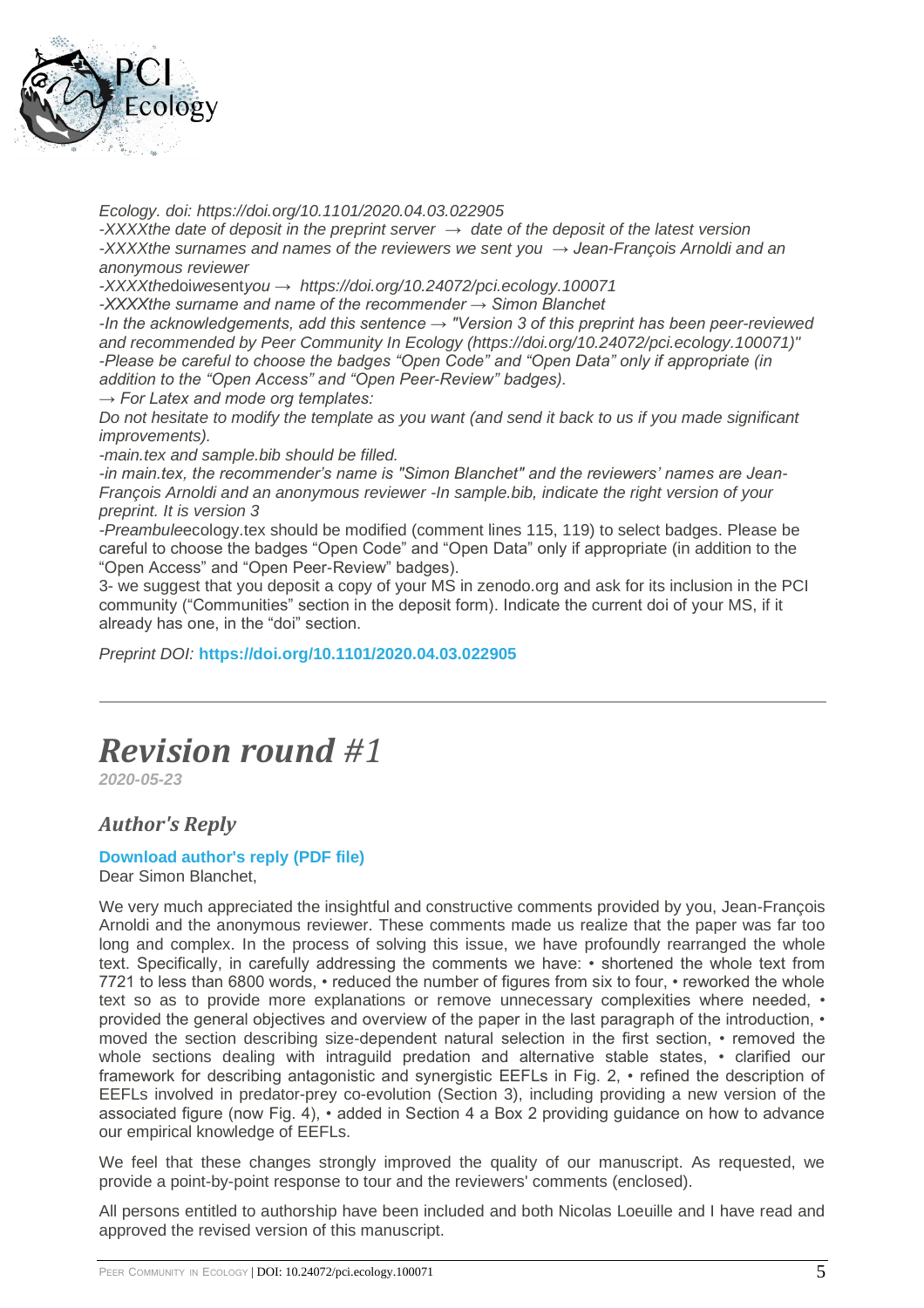

On behalf of Nicolas Loeuille,

Sincerely yours,

Eric Edeline

## *Decision round #1*

Dear Authors,

Two reviewers have now read the MS, and as you will see both of them found it interesting and timely. I also read it and I also found it very interesting. However, they both raised some concerns that were mostly related to the clarity of the text; one of the referee found it "long" and the other one read it "three times" to fully grasp the story. As a result, they both suggest finding a way to simplify the message and/or re-organize the MS, without providing clear guidance. I must admit that the MS is long and that it needs full concentration to be read at once. I would suggest authors re-working on the introduction (last paragraph at the least) to provide a more thorough plan of the paper with extremely clear objectives. This is important for this type of paper that objectives are clear from the introduction and that a plan is provided (there is currently a plan but it is not elaborated enough). Also, I would suggest synthesizing further section 2 (size-dependent selection) that is important but a bit away from the main objective (perhaps including this information in a box ?). Section 4 (multispecific EEFLS could be reduced in length; it is the most speculative, the less documented and I think there a re few redundancy in the text.

As another note, I what a bit disappointed not to see a section or box about what we must/should do next from an empirical, experimental or theoretical point of view. I think this type of "speculative" paper should provide guidance for future researches as it paves the way toward new research avenues.

Finally, the paper is about harvest (which includes fishery but not only) but almost all examples and all biological foundation (section 2) are fish-based. The paper is actually about fishery and this should make it clear from the beginning. After the introduction I was expecting examples about mammal harvesting or any other types of harvests, but no, it is mainly about fish (which is fine for me!). So if it is about fish, tell it explicitly. Note that I also attached a pdf file with some minor comments.

I hope these comments will be helpful to improve this nice and important piece of work.

Best wishes

Simon Blanchet

### **Additional requirements of the managing board**:

As indicated in the 'How does it work?' section and in the code of conduct, please make sure that: -Data are available to readers, either in the text or through an open data repository such as Zenodo (free), Dryad or some other institutional repository. Data must be reusable, thus metadata or accompanying text must carefully describe the data.

-Details on quantitative analyses (e.g., data treatment and statistical scripts in R, bioinformatic pipeline scripts, etc.) and details concerning simulations (scripts, codes) are available to readers in the text, as appendices, or through an open data repository, such as Zenodo, Dryad or some other institutional repository. The scripts or codes must be carefully described so that they can be reused. -Details on experimental procedures are available to readers in the text or as appendices.

-Authors have no financial conflict of interest relating to the article. The article must contain a "Conflict of interest disclosure" paragraph before the reference section containing this sentence: "The authors of this preprint declare that they have no financial conflict of interest with the content of this article." If appropriate, this disclosure may be completed by a sentence indicating that some of the authors are PCI recommenders: "XXX is one of the PCI XXX recommenders."

**[Download recommender's annotations \(PDF\)](https://ecology.peercommunityin.org/download/t_recommendations.recommender_file.8d5f36d8e35acc6a.323032302e30342e30332e30323239303576312e66756c6c2e706466.pdf)** *Preprint DOI:* **<https://doi.org/10.1101/2020.04.03.022905>**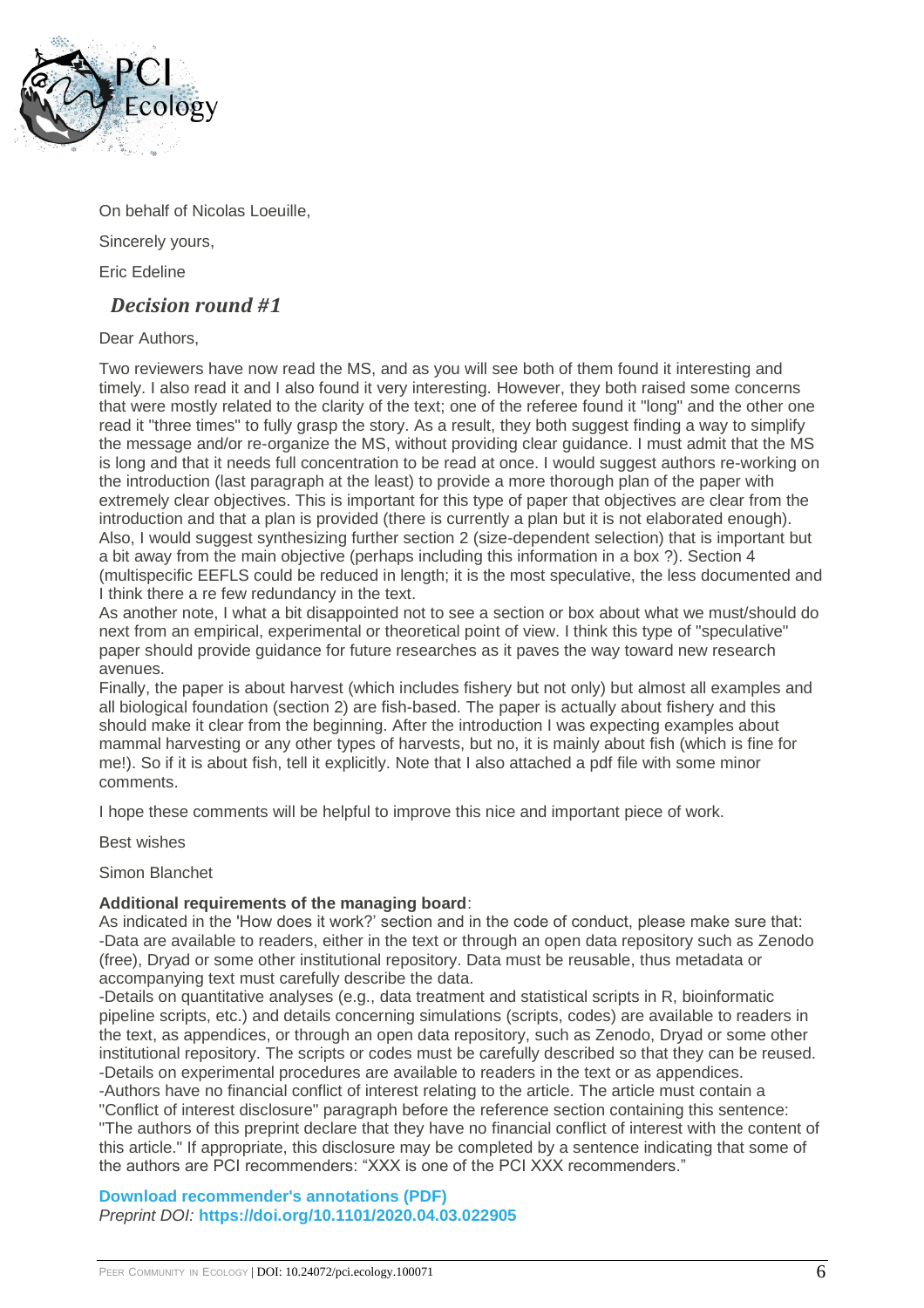

## *Reviewed by anonymous reviewer, 2020-05-06 12:29*

I think the topic of this review was rather interesting and touches upon a timely question. I really enjoyed the idea of integrating natural selection with fisheries selection, and particularly how natural selection could further change due to eco-evolutionary feedback loops.

However, I must say that I read the manuscript three times and was still rather confused how the different mechanisms driving the feedback loops led to changes in natural selection. Exploitative competition and fisheries selection favor small body size. Because of size-selective fisheries, there will be lots of small fish in the population. How does this decrease exploitative competition? If anything, shouldn't it increase that? Therefore, it was not clear to me how these two selection forces together increase the probability of extinction. Interference and cannibalism select for large body size. Removing large, dominant, cannibalistic individuals creates better conditions for small fish and increase their fitness. This idea I get.

As the authors also acknowledge, all of the processes they introduce will likely occur simultaneously and therefore it is difficult to make any clear, realistic predictions. However, it is good to identify these processes although those occurring in the food web likely requires a network model. As I mentioned, I read the manuscript several times, yet I was left rather confused and not super convinced. I think the authors need to clarify the text a lot and perhaps add concrete examples of the processes. It is not easy to explain in a simple way eco-evolutionary processes but there must be a way. If possible, the review could be more focused.

## *Reviewed by [Jean-François Arnoldi,](https://ecology.peercommunityin.org/public/user_public_page?userId=593) 2020-05-18 12:36*

This manuscript by Edeline and Loeuille focuses on the role of evolution in shaping the responses of fish populations to harvesting. In particular, they review many plausible scenarios of adaptive responses driven by eco-evolutionary feedbacks (EEFL) where harvesting can alter not only the target population but also the natural selective forces acting upon it.

The paper proceeds as a review, both of empirical evidence (not only in fish) for various mechanisms entering in EEFL and eco-evolutionary models used to describe them. Overall it is quite interesting, well written and extremely well documented. It should be noted, however, that I am not an expert of neither fisheries nor evolutionary dynamics, so I cannot vouch for the relevance of the literature cited. I do have two main points that I believe should be addressed, one conceptual, one presentational.

My conceptual point is about the notion of fitness landscape, as represented in Fig.2 which is at the base of most of the paper.

The way I understand what a fitness landscape is, in relation to adaptive dynamics (Box 1), is that its gradient represents how invadable the resident population is, by closely related phenotypes (here body size). Thus, along evolutionary dynamics, the phenotype climbs the fitness landscape until it reaches an uninvadvable point (or branches out). Fitness is relative to the surrounding phenotypes. But in figure 2, it seems that fitness is an absolute feature of the resident population, related to its persistence, such as its growth rate, or population size (see the line representing an extinction threshold in Fig. 2). I probably misunderstood completely the authors point, but just to be clear, If fitness is resident growth rate, we run into trouble if the resident population is stationary and thus its growth rate is zero, no matter what the fitness landscape may be (in the sense of adaptive dynamics). If we think of fitness as related to population size, it is easy to imagine scenarios in which evolution (which increases fitness by definition) would nonetheless lead to smaller population sizes. Thus, I urge the authors to make crystal clear the assumptions that go into drawing their figure, and lay the basis for their subsequent reasonings.

My presentational point is about the length and structure of the paper.

I find the paper very long, and hard to follow since was not clear to me, at first reading, what the authors contribution was. After a while I understood that they were reviewing many plausible